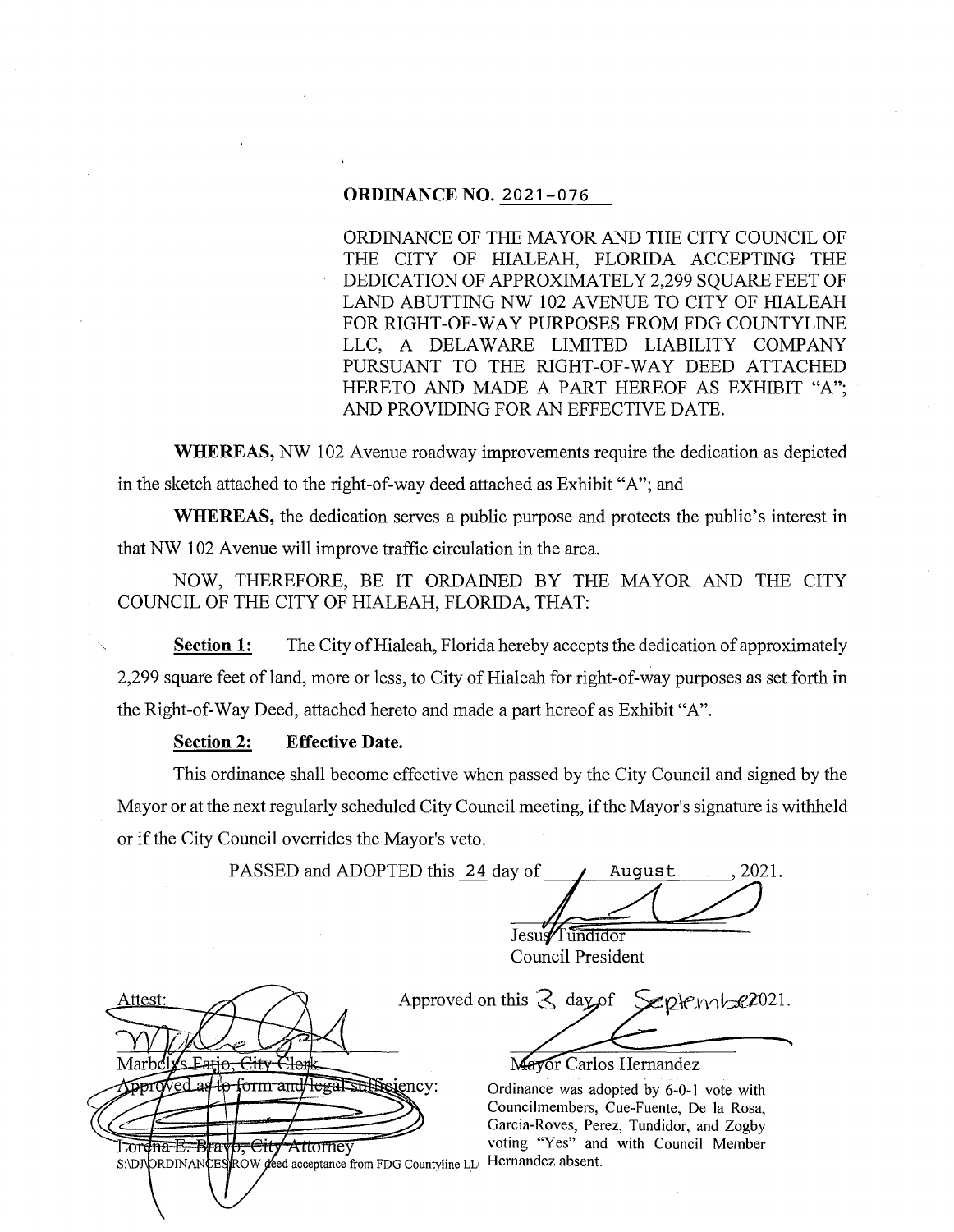/;Sig" 8welope ID' 27604762-05F9-45F0-9021-01490F516BFE

## EXHIBIT "A"

Instrument prepared by:

*./* 

Lorena Bravo, Esq. City of Hialeah, Florida 501 Palm Avenue  $-4$ <sup>th</sup> Floor Hialeah, Florida 33010

Property Appraiser's Parcel Identification (Folio) Portions of: 04-2017-001-0201 (Tract 20)

### **RIGHT-OF-WAY DEED TO CITY OF HIALEAH, FLORIDA**

**THIS INDENTURE** is made this \_\_\_\_\_ day of \_\_\_\_\_\_\_\_\_\_\_\_, 2021, by and between FDG COUNTYLINE LLC, a Delaware Limited Liability Company, an address of which is 700 NW 1<sup>st</sup> Avenue, Suite 1620, Miami, Florida 33136, party of the first part, and the City of Hialeah, Florida, a body corporate and a political subdivision of the State of Florida, and its successors in interest, whose address is c/o its City Attorney, Lorena Bravo, City Hall, 501 Palm Avenue, 4 Floor, Hialeah, FL 33010, party of the second part.

**WITNESSETH,** that the said party of the first part, for and in consideration of the sum of Ten and No/100th (\$10.00) Dollars, to it in hand paid by the party of the second part, receipt whereof is hereby acknowledged, and for other good and valuable consideration, has granted, bargained, and sold to the party of the second part, its successors in interest, for the purpose of a public road and purposes incidental thereto, the following described land, situate, lying and being in the County of Miami-Dade, State of Florida, to wit:

## **SEE EXHIBIT "A" ATTACHED HERETO AND MADE A PART HEREOF.**

It is the intention of the party of the first part, by this instrument, to convey to said City of Hialeah, Florida, the party of the second part, and its successors in interest, the land above described for use a public road and for all purposes incidental thereto.

It is expressly provided that, if and when the said public road shall be lawfully and permanently discontinued, the title to the said above-described land shall immediately revert to the party of the first part, its successors, heirs and/or assigns, and it shall have the right to immediately repossess the same. Nothing herein shall be construed to require FDG Countyline LLC to perform any construction work, make any improvements, or pay for any improvements, work, or modifications to the lands conveyed under this Deed.

And the said party of the first part does hereby fully warrant the title to said land, and will defend the same against the lawful claims of all persons whomsoever, claiming by, through or under the party of the first part.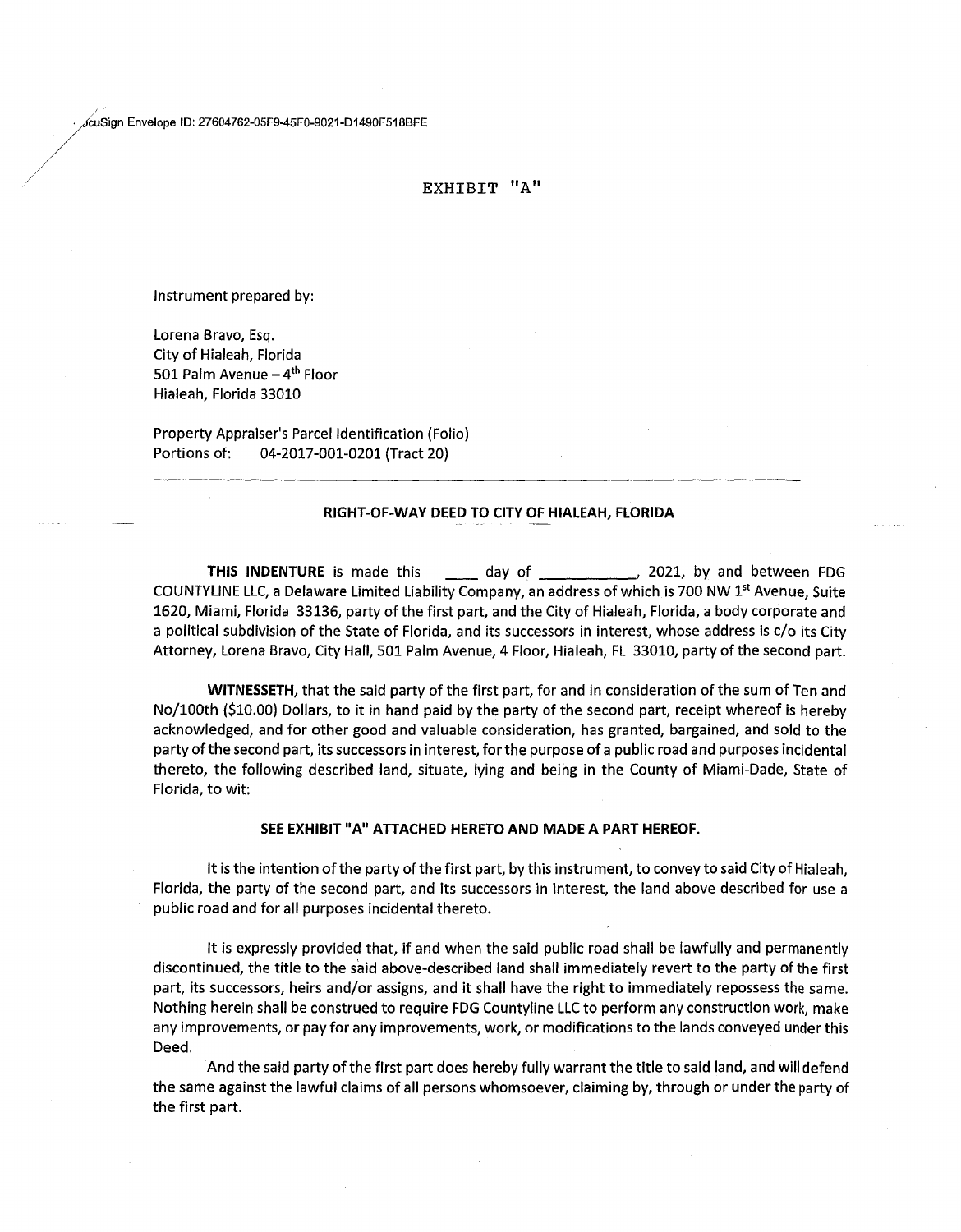DocuSign Envelope ID: 27604762-05F9-45F0-9021-D1490F518BFE

**IN WITNESS WHEREOF,** the said party of the first part has hereunto set its hand and seal the day and year first above written.

Signed, sealed and delivered in the presence of:

Witnéss.

<u>Morie</u> [Print Name]

\IIUJ~A, p *9- \_g(*  witness<br>Jesica perez

GRANTOR:

FOG COUNTYLINE LLC a Delaware limited liability company

By:  $\frac{1}{2}$   $\frac{1}{2}$   $\frac{1}{2}$   $\frac{1}{2}$   $\frac{1}{2}$   $\frac{1}{2}$   $\frac{1}{2}$   $\frac{1}{2}$   $\frac{1}{2}$   $\frac{1}{2}$   $\frac{1}{2}$   $\frac{1}{2}$   $\frac{1}{2}$   $\frac{1}{2}$   $\frac{1}{2}$   $\frac{1}{2}$   $\frac{1}{2}$   $\frac{1}{2}$   $\frac{1}{2}$   $\frac{1}{2}$   $\frac{1}{2}$   $\frac{1}{2$ 

Name: Mauricio Anderson  $T$ itle:  $V$ ice President

[Print Name]

## **STATE OF FLORIDA COUNTY OF MIAMI-DADE**

I hereby certify that on this day, before me, an officer duly authorized to administer oaths and take acknowledgments, by means of  $\boxtimes$  physical presence or  $\Box$  online notarization appeared Mauri cio Andersonas vice Vres of FDG COUNTYLINE LLC, a Delaware Limited Liability Company, and that he is known to me to be the person described in and who executed the foregoing instrument, who acknowledged before me that he executed the same, and is personally known to me and that an oath was taken.

NOTARY SEAL



Witness my hand and official seal in the county and State last aforesaid this  $\frac{1}{2}$  day of  $\frac{1}{2}$   $\frac{1}{2}$  2021

 $C\cup C$ .  $S$  .  $P$ Notary Signature

Mariela Sant Typed/printed name

My commission no: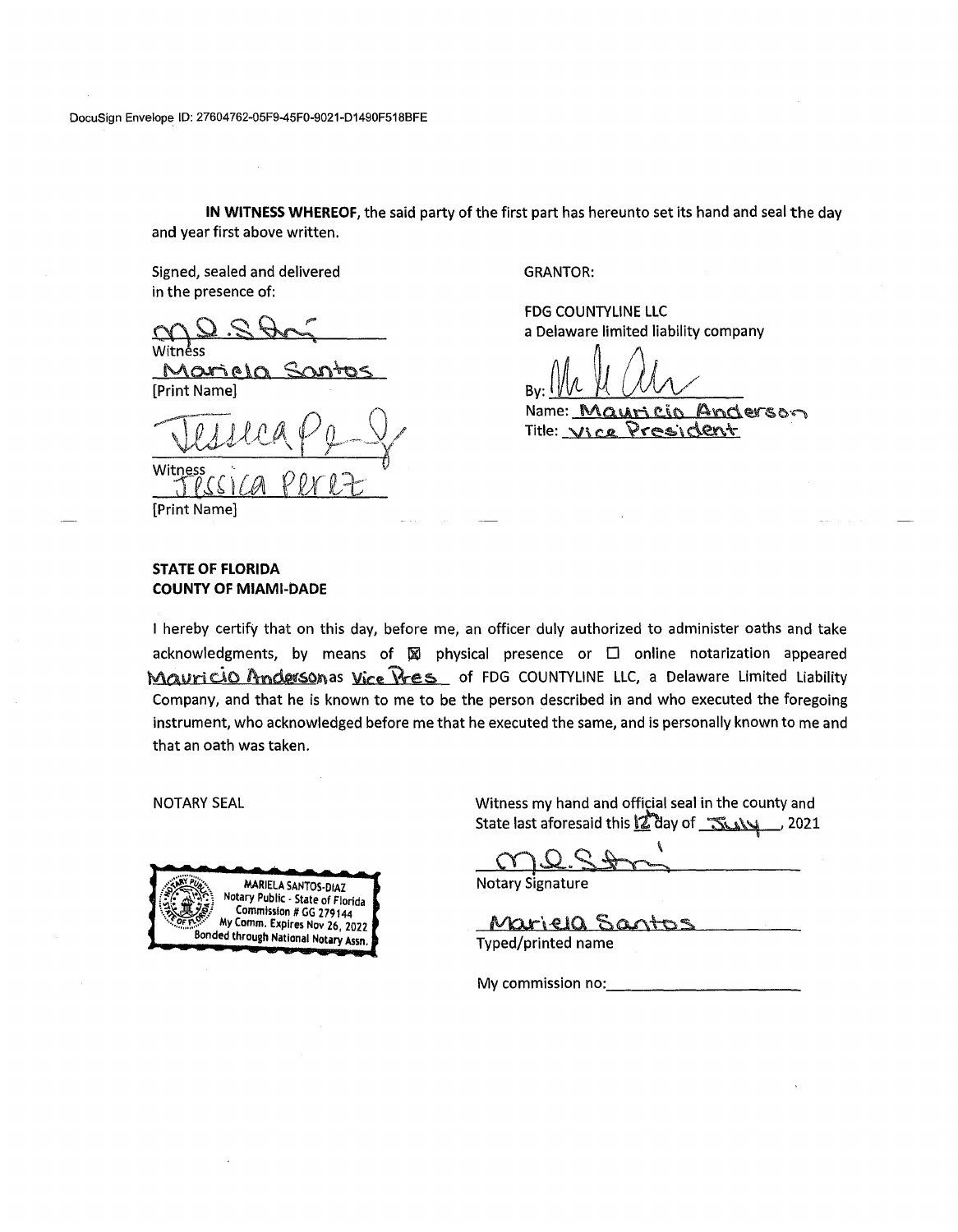# **SKETCH TO ACCOMPANY LEGAL DESCRIPTION for FOG Countyline LLC prepared by: EXHIBIT "A"**<br>EXHIBIT "A"<br>EXHIBIT "A" 30 LASER SCANNING UTILITY COORDINATION SUBSURFACE UTILITY ENGINEERING **NW 102nd AVENUE ADDITIONAL 10' RIGHT OF WAY DEDICATION (WEST SIDE)**

#### **LEGAL DESCRIPTION:**

A portion of Tract 20 in the Northwest 1/4 of Section 17, Township 52 South, Range 40 East, of "FLORIDA FRUIT LANDS COMPANY'S SUBDIVISION NO. 1"; according to the plat thereof, as recorded in Plat Book 2, at Page 17, of the public records of Miami-Dade County, Florida, being more particularly described as fo11ows:

COMMENCE at the North 1/4 Corner of said Section 17; thence S02°41'10"E along the East Line of the Northwest  $1/4$  of said Section 17 for 989.17 feet; thence S89°41'17"W along the North Boundary Line of said Tract 20 and its Easterly prolongation thereof, for 40.03 feet to the POINT OF BEGINNING of the parcel of land hereinafter described; thence S02°41'10"E along a line parallel with and 40 feet West of the East Line of the Northwest 1/4 of said Section 17 for 229.92 feet; thence S89° 41' 07"W along a line parallel with and 100 feet North of the South Boundary Line of said Tract 20 for 10.01 feet; thence N02°41'10"W along a line parallel with and 50 feet West of the East Line of the Northwest 1/4 of said Section 17 for 229.92 feet; thence N89°41'17"E along the North Boundary Line of said Tract 20 for 10.01 feet to the Point of Beginning.

Containing 2,299 Square feet, more or less, by calculations.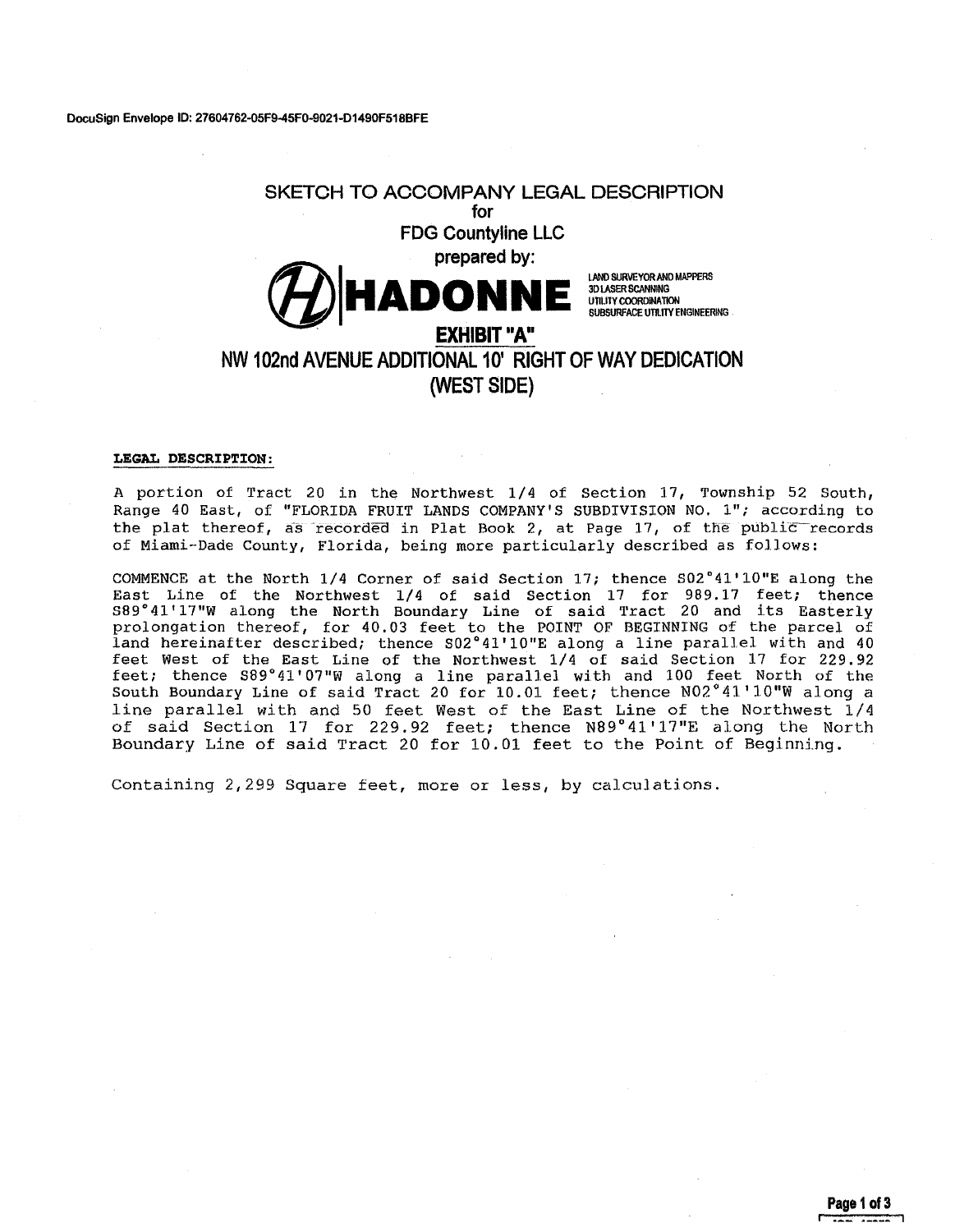DocuSign Envelope ID: 27604762-05F9-45F0-9021-D1490F518BFE

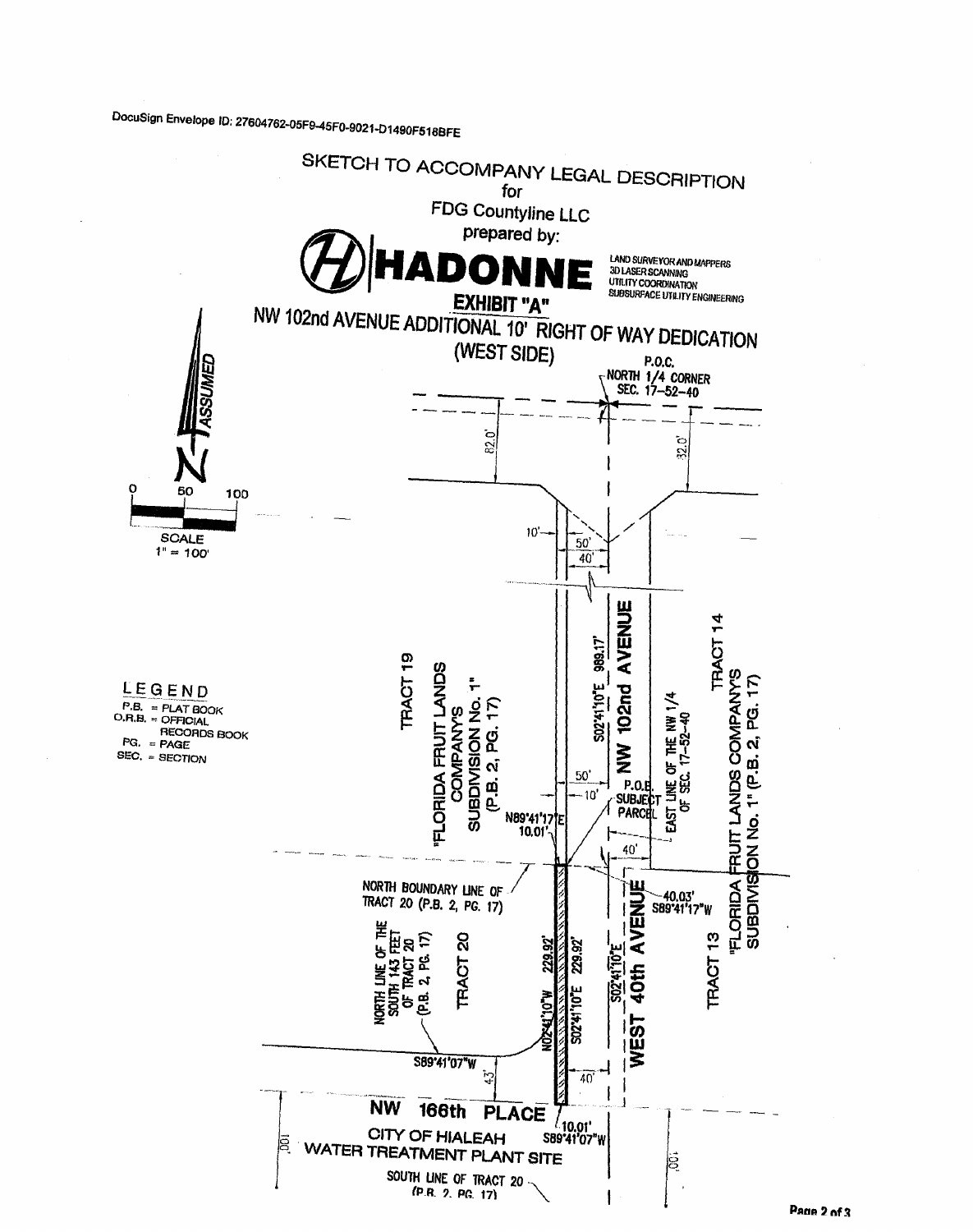# SKETCH TO ACCOMPANY LEGAL DESCRIPTION for FOG Countyline LLC prepared by:

**EXPLORANT SUBJER SCANDIS MOTHERS** 

3DLASERSCANNING UTILITY COORDINATION SUBSURFACE UTILITY ENGINEERING

# NW 102nd AVENUE ADDITIONAL 10' RIGHT OF WAY DEDICATION (WEST SIDE)

#### SOURCES OF DATA:

The Legal Description was generated from the Plat of "FLORIDA FRUIT LANDS COMPANY'S SUBDIVISION" as recorded in Plat Book 2, at Page 17 of the public records of Miami-Dade County, Florida.

Bearings as shown hereon are based upon the East l,ine of the Northwest 1/4 of Section 17, Township 52 South, Range 40 East, Miami-Dade County, Florida, with an assumed bearing of S02°41'10"E.

## EASEMENTS AND ENCUMBRANCES:

No information was provided as lo the existence of any easements other that what appears on the underlying Plat of record. Please refer to the Limitations portion with respect to possible restrictions of record and utility services.

#### LIMITATIONS:

Since no other information other than what is cited in the Sources of Data were furnished, the Client is hereby advised that there may legal restrictions on the subject property that are not shown on the Sketch or contained within this Report that may be found in the Public Records of Miami-Dade County, Florida or any other public and private entities as their jurisdictions may appear.

This document does not represent a field boundary survey of the described property, or any part or parcel thereof.

#### SURVEYOR'S CERTIFICATE:

I hereby certify that this "Sketch to Accompany Legal Description," was prepared under my direction and is true and correct to the best of my knowledge and belief and further, that said Sketch meets the intent of the "Standards of Practice for Land Surveying in the State of Florida", pursuant to Rule SJ-17.051 of the Florida Administrative Code and its implementing Rule, Chapter 472.027 of the Florida Statutes.

Abraham Hadad, P.S.M.

For The Firm Professional Surveyor and Mapper LS6006 State of Florida HADONNE CORP., a Florida corporation Land Surveyors and Mappers Certifjcate of Authorization LB7097 1985 NW 88 Court, Suite 101 Doral, Florida 33172 305.266.1188 phone 305.207.6845 tax Date: March 29, 2021



NOTICE: Not valid without the original signature and seal of a Florida Licensed Surveyor and Mapper. Each Sheet as incorporated therein shall not be considered full, valid and complete unless attached to the others. This Notice is required by Rule 5J-17.051 of the Florida Administrative Code. **Page 3 of 3**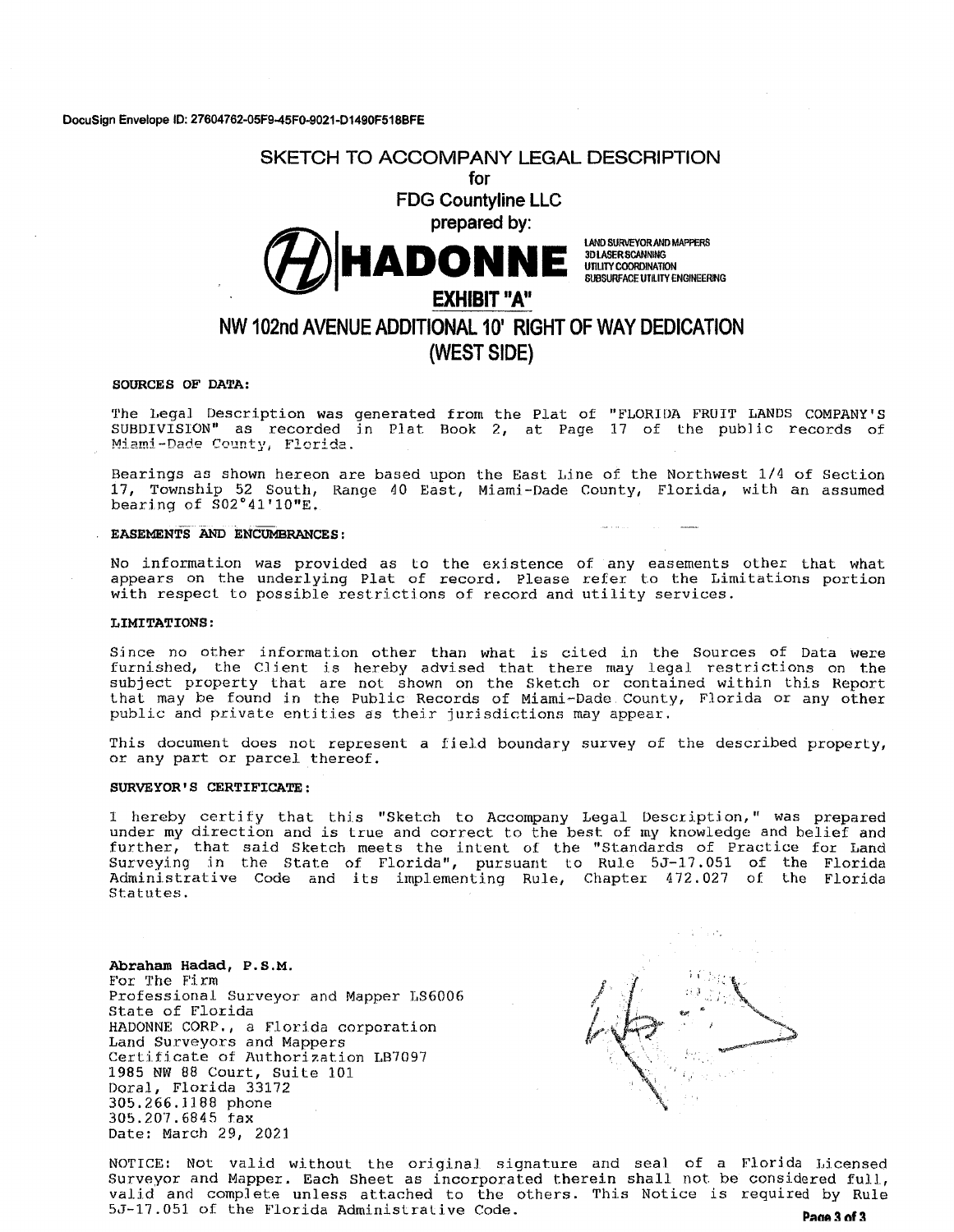**OocuSign Envelope ID: 27604762-05F9-45F0-9021-01490F518BFE** 



## **LEGAL DESCRIPTION:**

#### **WEST PARCEL**

A portion of Tracts 20 and 29 in the Northwest 1/4 of Section 17, Township 52 South, Range 40 East, of "FLORIDA FRUIT LANDS COMPANY'S SUBDIVISION NO. 1"; according to the plat thereof, as recorded in Plat Book 2, at Page 17, of the public records of Miami-Dade County, Florida, being more particularly described as follows:

The North 43 feet of the South 143 feet of said Tracts 20 and 29, LESS that portion of Tract 20  $\frac{1}{1}$ ying within the East 50 feet of the Northwest-1/4 of said Section 17 and LESS that portion of Tract 29 lying within the West 40 feet of the Northwest 1/4 of said Section 17.

AND ALSO LESS THE FOLLOWING PARCEL:

The external area of a circular curve lying within said Tract 29, being concave to the Northeast, having a radius of 55 feet, being tangent to the North Line of the South 143 feet of said Tract 29 and tangent to the East Line of the West 40 feet of the Northwest 1/4 of said Section 17.

AND ALSO LESS:

The external area of a circular curve lying within said Tract 20, being concave to the Northwest, having a radius of 55 feet, being tangent to the North Line of the South 143 feet of said Tract 20 and tangent to the West Line of the East 50 feet of the Northwest 1/4 of said Section 17.

### **EAST PARCEL:**

A portion of Tract 4 in the Northeast 1/4 of Section 17, Township 52 South, Range 40 East, of "FLORIDA FRUIT LANDS COMPANY'S SUBDIVISION NO. 1"; according to the plat thereof, as recorded in Plat Book 2, at Page 17, of the public records of Miami-Dade County, Florida, being more particularly described as follows:

The North 43 feet of the South 143 feet of said Tract 4, LESS that portion of Tract 4 lying within the East 50 feet of the Northeast 1/4 of said Section 17.

AND AI.SO LESS THE FOLLOWING PARCEL:

The external area of a circular curve lying within said Tract 4, being concave to the Northwest, having a radius of 55 feet, being tangent to the North Line of the South 143 feet of said Tract 4 and tangent to the West Line of the East *40* feet of the Northeast 1/4 of said Section 17.

Containing 166,803 Square feet, more or less, by calculations.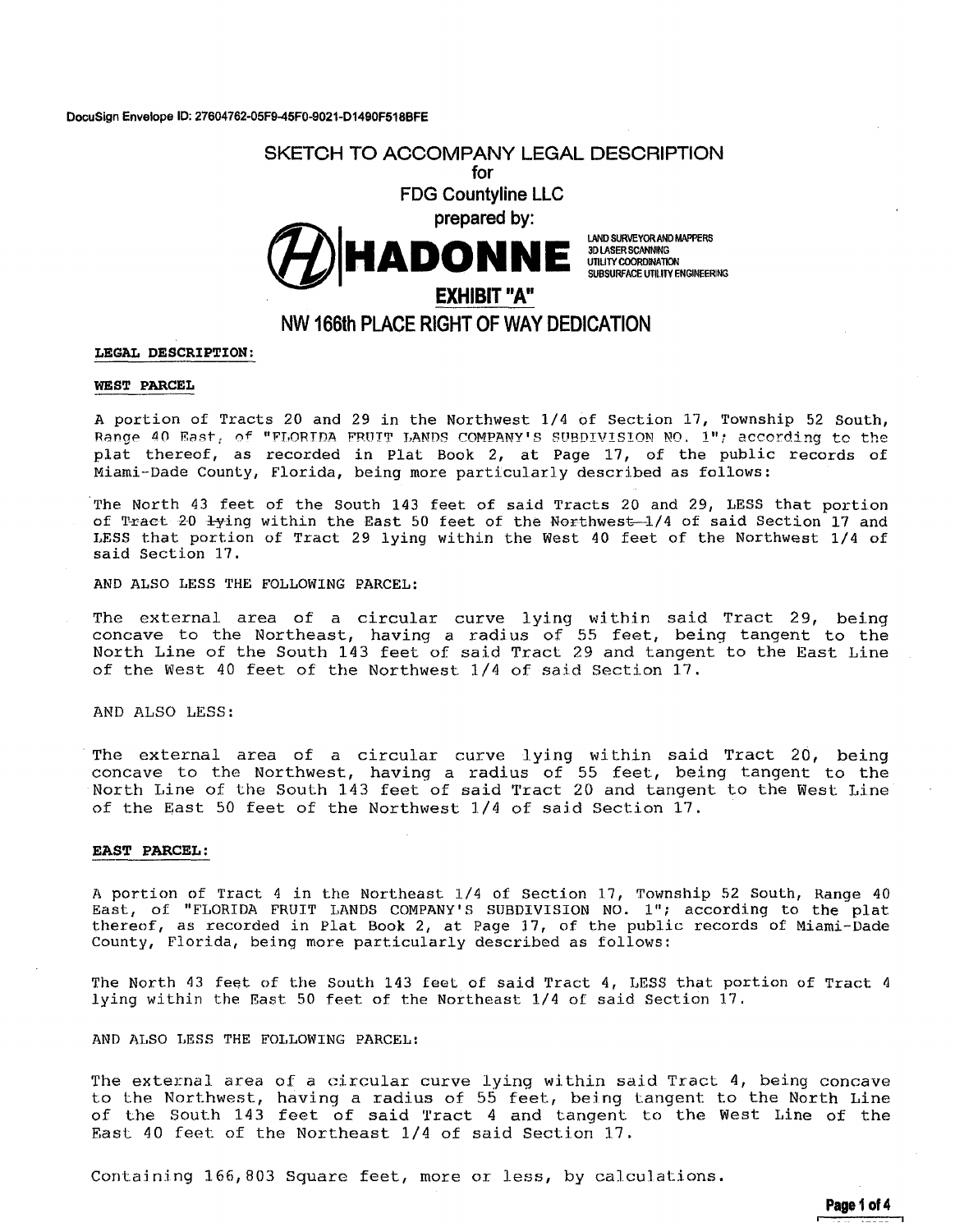

DocuSign Envelope ID: 27604762-05F9-45F0-9021-D1490F518BFE

Page 2 of 4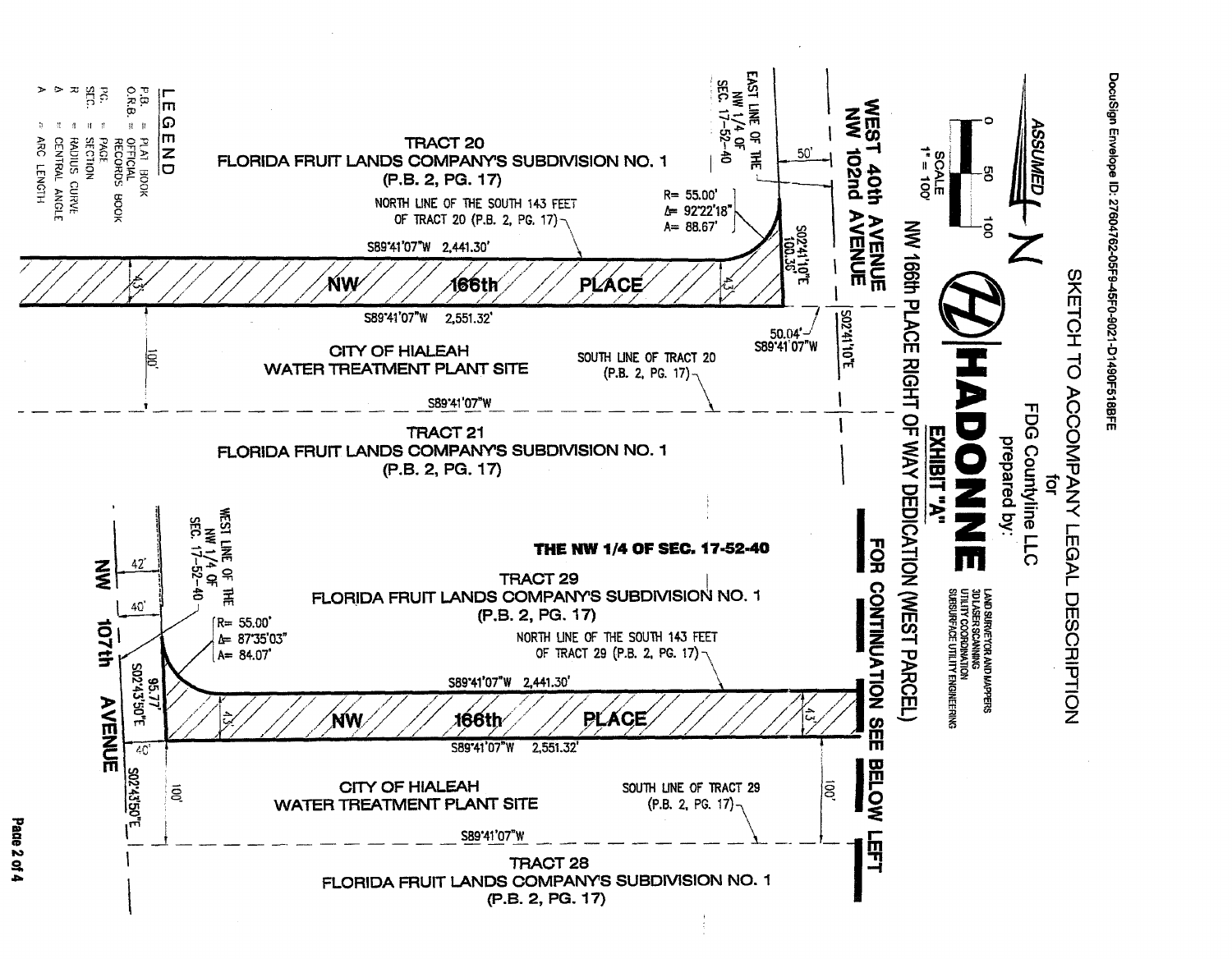